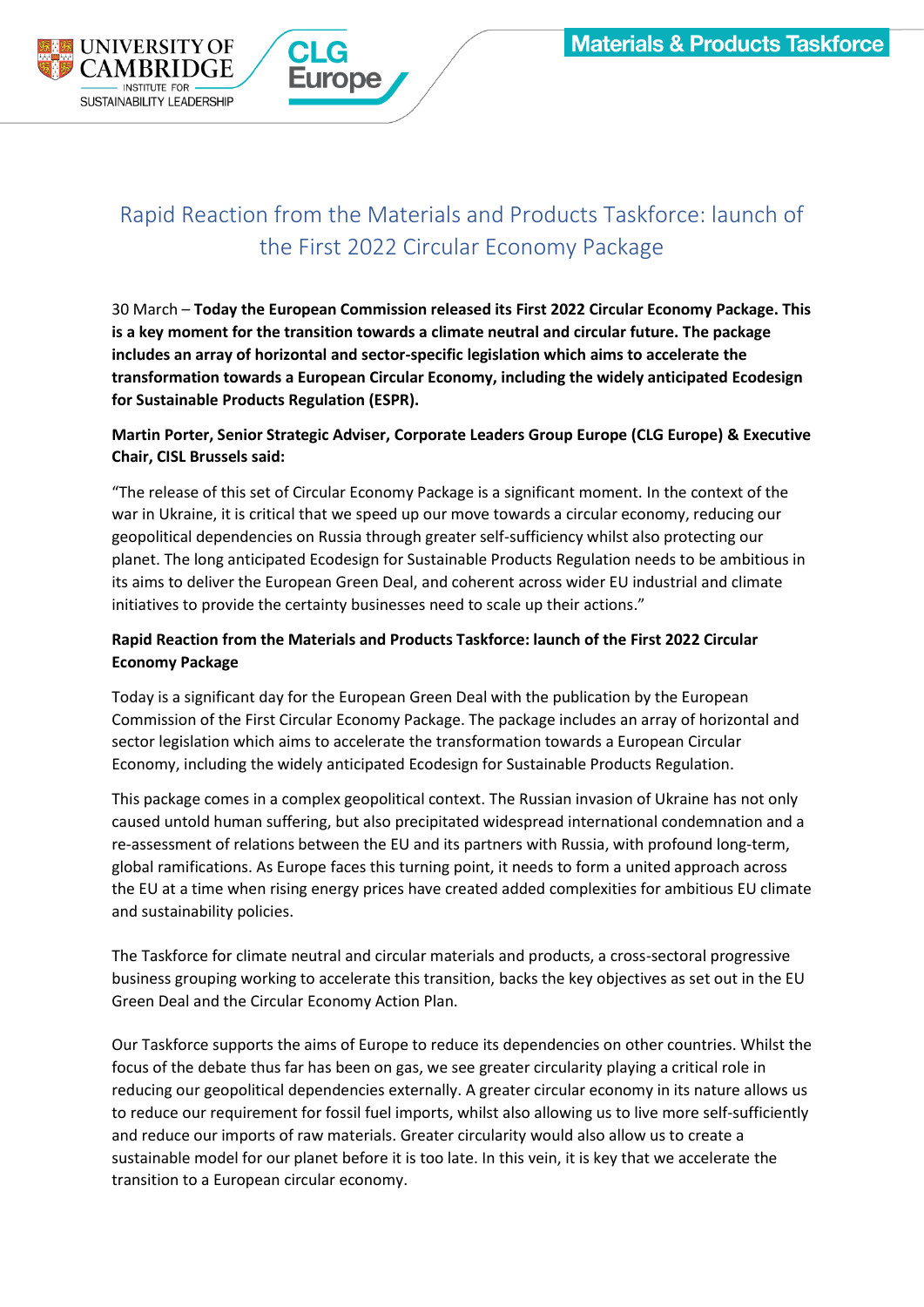

The Taskforce will publish a more in-depth analysis of these measures towards the end of April. However, here we set out our initial reactions to the different elements of the package as well as our wider beliefs surrounding the importance of building a European Circular Economy to meet our climate neutrality goals.

## **Why a European Circular Economy is needed**

By 2050, the global population is expected to be consuming resources at a rate three times higher than the Earth can replenish. Global consumption of materials such as fossil fuels, metals and minerals is expected to double by 2060, while annual waste generation is projected to increase by 70 per cent by 2050. Production, consumption and waste linked to products are responsible for many types of pollution, including around 40 per cent of global greenhouse gas (GHG) emissions.<sup>i</sup> The retention of materials in the economy for as long as possible through much higher levels of re-use, recycling and circular designs, in addition to greater resource efficiency, are key to avoiding overconsumption and waste, supporting resource independence and sustainability in Europe as well as globally.

The shift towards a digitally-enabled, climate neutral and circular economy offers a tremendous opportunity to ensure the competitiveness of European industry in the longer term, ensuring that its businesses retain competitiveness in the context of the transition to meet the net zero by 2050 target.

Achieving a climate neutral, circular and competitively sustainable economy requires changes to how we produce and consume products. To meet the EU's climate targets and sustainability aspirations, it is crucial to deliver on the green transition of energy-intensive and hard-to-abate industrial sectors.

The March 2020 Circular Economy Action Plan (CEAP) is one of the main building blocks of the Green Deal. It sets out numerous initiatives along the entire life cycle of products with the intention of achieving the EU's climate goals, reducing pressure on natural resources and stopping biodiversity loss.

We believe today's package is an opportunity to make climate and circular economy policies work much more closely together, by unlocking the full circularity potential of products to reduce GHGs and their wider environmental footprint.

## **Ecodesign for Sustainable Products Regulation (ESPR)**

We welcome the much-anticipated launch of the Ecodesign for Sustainable Products Regulation (ESPR). As set out in ou[r policy briefing,](https://www.corporateleadersgroup.com/accelerating-transition-climate-neutral-and-circular-economy-how-eu-can-deliver-through-SPI) the ESPR aims to reduce waste and make products that are made or sold in Europe fit for a climate neutral, resource-efficient and circular economy. This will be essential to ensure the EU meets its climate commitments, while guaranteeing competitiveness of European industry in the longer term.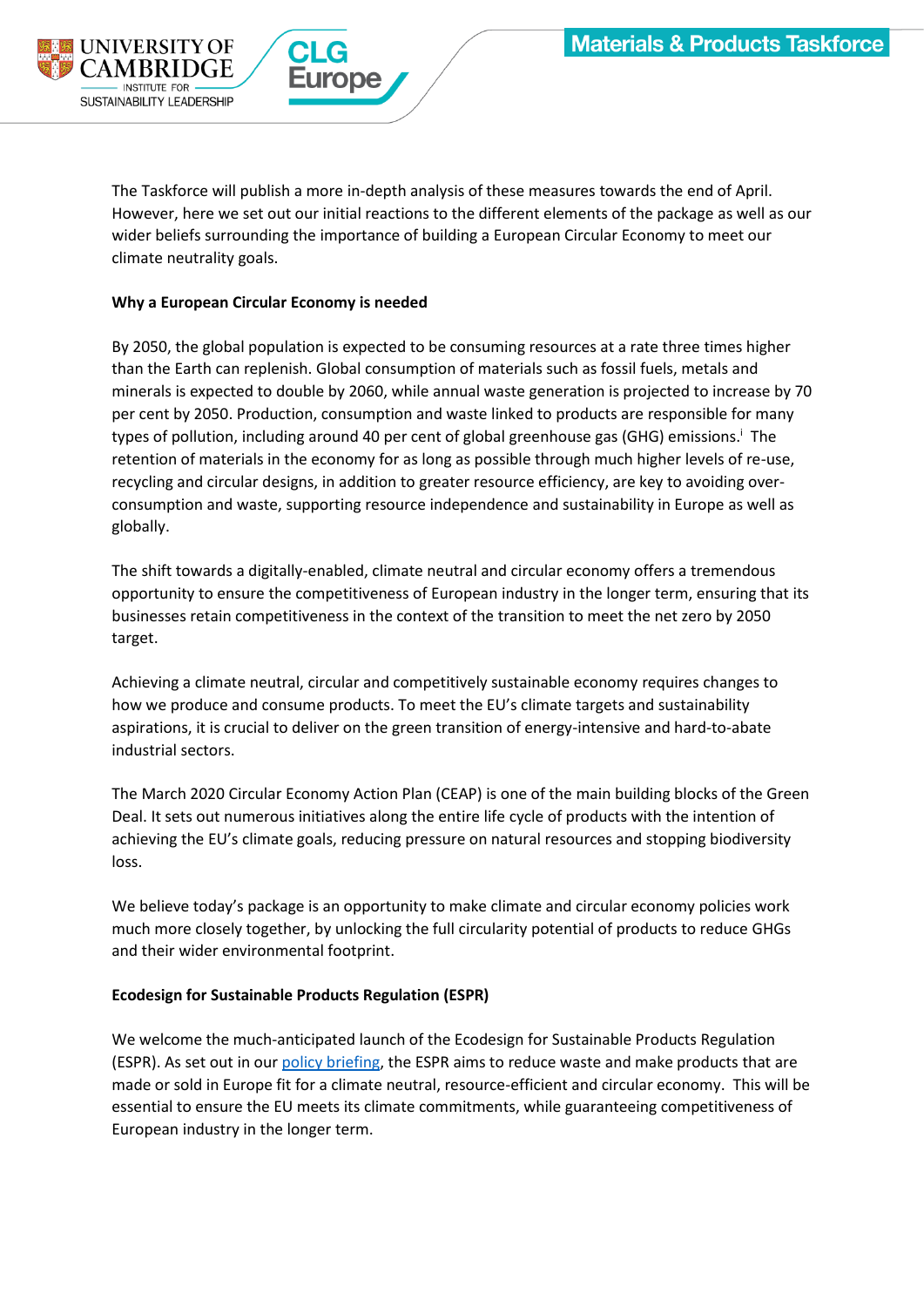

The absence of policies tackling embedded carbon or the replacement of virgin fossil fuels in products, as well as incentives offered to the fossil fuel industry, have made it difficult for innovative, low-carbon technologies and or intermediate feedstocks to be cost effective. We see today's proposal as a key step to tackling this issue, which will benefit both consumers and businesses through more informed decision-making and cost savings due to reduced use of virgin raw materials and energy. A recent [blog](https://www.corporateleadersgroup.com/news/blog-reading-renovation-wave) from Rockwool Group highlights the importance of making buildings last more than 50 years, but also to be built with easily re-usable and recyclable materials.

We welcome the introduction of a Digital Products Passport (DPP) which will help consumers and businesses to make informed choices, facilitate repairs and recycling and improve transparency. We look forward to supporting their design and implementation.

We recognise that much of the specific details for different sectors will arrive in the implementing acts, meaning there is a long road ahead between passage and delivery. We also note that a public consultation will be launched on the categories of products to be selected under the first working plan by the end of 2022, which will then subsequently need further time to implement.

We reiterate our key points from our policy briefing that the ESPR should follow the five core principles that will ensure an effective, coherent transition to a more circular economy:

- **1. Be ambitious in its aims in delivering the Green Deal**
- **2. Build a progressive policy framework based upon competitive sustainability**
- **3. Improve transparency of product sustainability**
- **4. Support innovation and be future-proof**
- **5. Provide policy coherence across the wider EU industrial and climate initiatives.**

Furthermore, we see a key role for building greater demand for sustainable products in the future. One way to do this is through circular procurement, which brings additional carbon and sustainability criteria in addition to economic and resource criteria during procurement, and in particular public procurement.

## **The Revision of the Construction Products Regulation**

The Revision of the Construction Products Regulation (CPR) supports greater measures for sustainability in construction. This brings the sector in greater alignment with the European Green Deal. The proposed revisions contain stronger rules to support innovative business models, as well as enhanced provisions on market surveillance and enforcement. We welcome these new product requirements based upon sustainability and circularity principles.

Nonetheless, we see that, as with the ESPR, much of this revision will be based upon further legal instruments. While the proposal states that the revised CPR will align with the ESPR, there is no explicit link with the use of a DPP even if it states there is potential scope to do so. This is a missed opportunity, as doing so would create a link between the ESPR passporting system and existing measures such as Renovation passports or Digital Building Logbooks. This would ensure greater robustness of data, and benefits of lessons learnt on how data can be verified.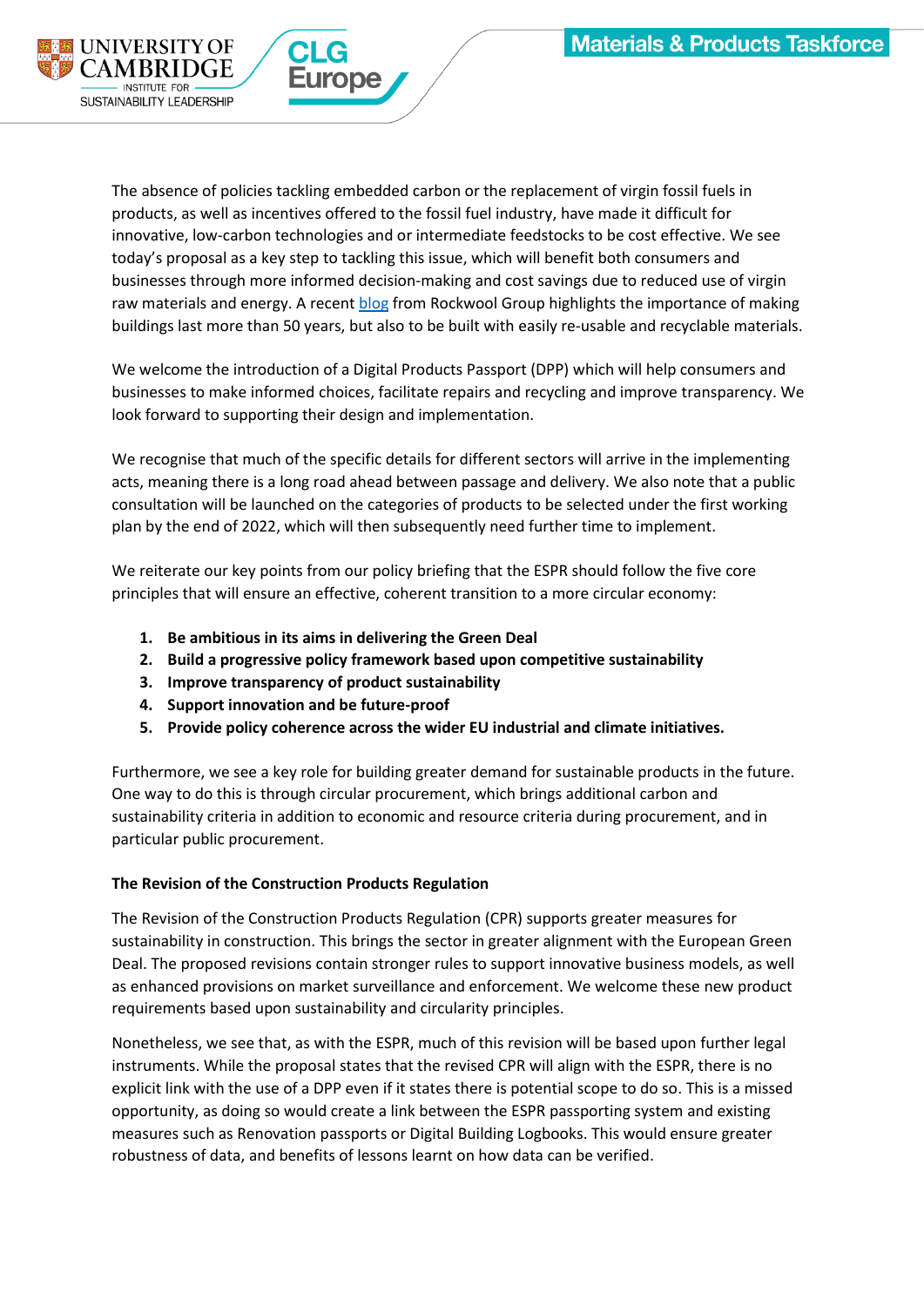

## **The EU Strategy for Sustainable and Circular Textiles**

We welcome the introduction of a Textile Strategy, which looks seeks to tackle a sector with the fourth highest impact on the environment and climate change. We recognise that this strategy published today is a hugely important first step towards implementing regulation to support greater circular measures circularity in a complex sector, which has so far been subject to limited environmental and climate-related regulation.

The use of DPPs for Textiles helps build coherence across to the ESPR and builds harmonised standards. Moreover, the Textiles Strategy also includes other important measures, such as mandatory design requirements and transparency obligation on destroyed textiles, which will be regulated through the ESPR.

We note that a European approach is relatively nascent in this sector. As such we highlight that there is much work ahead to ensure a greener, more sustainable textile industry.

#### **Empower Consumers for the Green Transition**

Consumers are essential to the green transition. Transparency, consumer trust and strengthened consumer rights will reinforce the Circular Economy. This amends the Consumer Rights Directive and Unfair Commercial Practices Directive.

As highlighted through CLG Europe's Report [Tomorrow's Ma](https://www.corporateleadersgroup.com/tomorrows-markets-today)rket Today, enhanced transparency will lead to better outcomes for consumers through measures such as labelling, following the success of eco-labelling.

We will need further time to fully digest the contents, and we will provide further analysis later in April. As this is closely linked to the upcoming 'green claims' legislation which is to be presented in the second half of 2022, we note it is hard to gain a full picture of the measures the European Commission plan to propose. We hope that this will neither negatively affect the effectiveness nor passage of the two pieces of legislation, and we are keen to see policy coherence between the two files, as well as across the wider set of circular economy and climate legislation.

We will also be keenly viewing the intersect between this legislation and the Digital Products Passport set out in the ESPR as it develops. The passport will increase transparency in practices and impacts of products. This will have an added benefit for the consumer, allowing individuals to have a greater preference for low-carbon products and thereby increasing demand, creating a virtuous cycle.

#### **About the Taskforce for climate neutral and circular materials and products**

CLG Europe has been actively advocating for positive change as an essential component to ensure we meet our climate goals.

At the historic COP26 in Glasgow in October 2021, CLG Europe launche[d the Taskforce for climate](https://www.corporateleadersgroup.com/corporate-leaders-group-europe/taskforce-climate-neutral-and-circular-materials-and-products)  [neutral and circular materials and products,](https://www.corporateleadersgroup.com/corporate-leaders-group-europe/taskforce-climate-neutral-and-circular-materials-and-products) involving members of CLG Europe and other leading businesses. The vision of our Taskforce is of a group which brings together companies that are